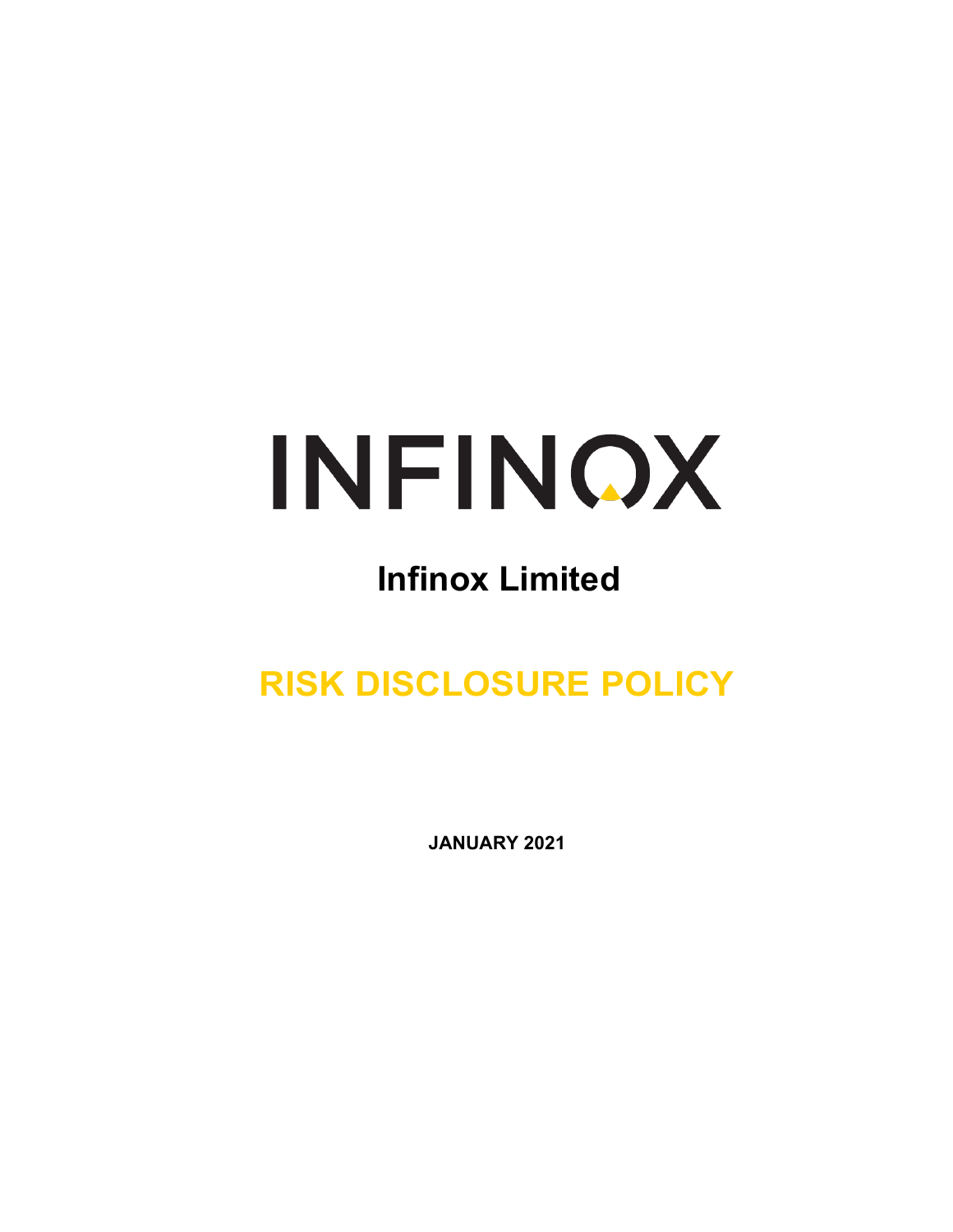

# **CONTENTS**

| 1. |  |
|----|--|
| 2. |  |
| 3. |  |
| 4. |  |
| 5. |  |
| 6. |  |
| 7. |  |
| 8. |  |
| 9. |  |
|    |  |
|    |  |
|    |  |
|    |  |
|    |  |
|    |  |
|    |  |
|    |  |
|    |  |
|    |  |
|    |  |
|    |  |
|    |  |
|    |  |
|    |  |
|    |  |
|    |  |
|    |  |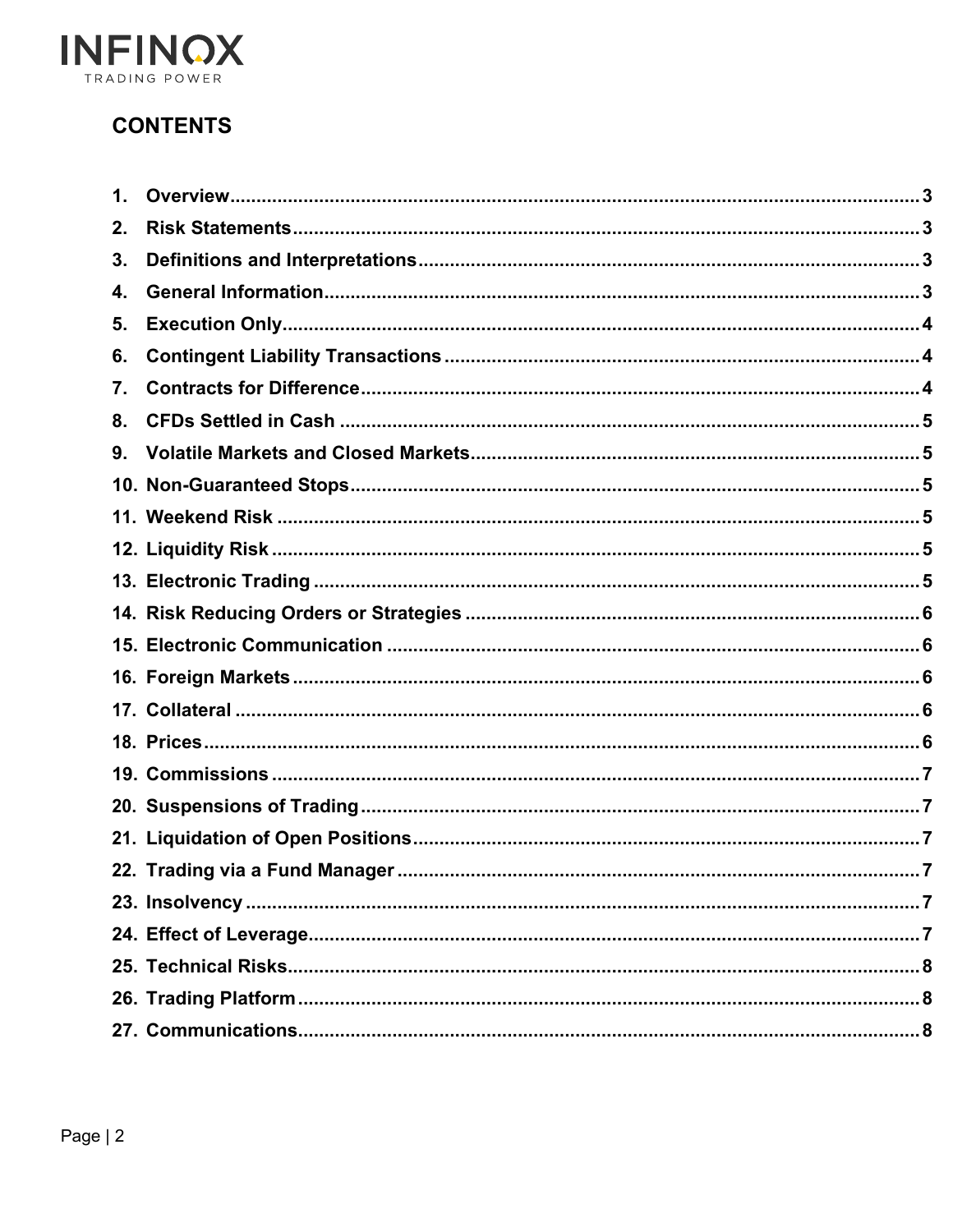

## **1. Overview**

<span id="page-2-0"></span>The following statements are intended to inform the Customer of the potential risks involved in trading on financial markets. Customers should be aware of the potential losses associated with such risks. This document forms an integral part of the Agreement between Infinox Limited and the Customer. Should there be no clear definition of a term set out in this document, the interpretation of that term shall be governed firstly by the definition given in the Customer Agreement. This document cannot disclose all risks involved in trading due to the wide range of feasible situations.

In issuing a licence to Infinox Limited, no regulatory authority has vouched for:

- i. the reliability and financial soundness of the products offered or products on which Infinox Limited provides its service; and
- ii. the correctness of statements or opinions expressed by Infinox Limited, if any.

Every Customer should deal with Infinox Limited at their own risks and shall not be protected by any statutory compensation arrangements in any event whatsoever.

Every person intending to trade on the products offered by Infinox Limited is recommended to seek independent advice on the investment viability and risk associated with such products and services proposed by Infinox Limited.

## **2. Risk Statements**

<span id="page-2-1"></span>You should only engage in CFDs if you are prepared to accept a high degree of risk, and in particular the risks outlined in this Notice. You must be prepared to sustain a loss in excess of your deposited funds with us as well as any losses, charges (such as interest) and any other amounts (such as costs) we incur in recovering any payment from you. Given the possibility of losing more than your entire investment, speculation in certain investments should only be conducted with risk capital funds that if lost will not significantly affect your personal or institution's financial well-being. Before deciding to trade the products offered by us, you should carefully consider your objectives, financial situation, needs and level of experience. You should be aware of all the risks associated with trading on margin.

## <span id="page-2-2"></span>**3. Definitions and Interpretations**

- 3.1 Words or phrases defined in the main body of the Terms shall be assigned the same meaning in this Notice unless otherwise defined.
- 3.2 In this Notice, the following words and phrases shall, unless the context otherwise requires, have the following meanings and may be used in the singular or plural as appropriate:

"You" shall mean the Client; and

<span id="page-2-3"></span>"We", "us", "our" shall mean the Firm.

#### **4. General Information**

- 4.1 This Notice is provided to you in compliance with the Financial Services Commission rules, and it is a requirement that you acknowledge it, understand it and agree to it before you open an account with us.
- 4.2 This Notice does not disclose all the risks and other significant aspects that may exist when trading in the financial markets, and before opening an account with us, we will make an assessment of whether the services are appropriate for you, and notify you where we do not deem the services appropriate for you; however, it is your responsibility to ensure that you fully understand the nature of the transactions you are entering into and the extend of your exposure to risk before opening an account with us.
- 4.3 Before entering into any transaction with us, you should furthermore be satisfied that the contract is suitable for you in the light of your circumstances and financial position. In the event you have any doubts in respect of the risks or appropriateness of any investment, please seek professional advice from an independent financial advisor.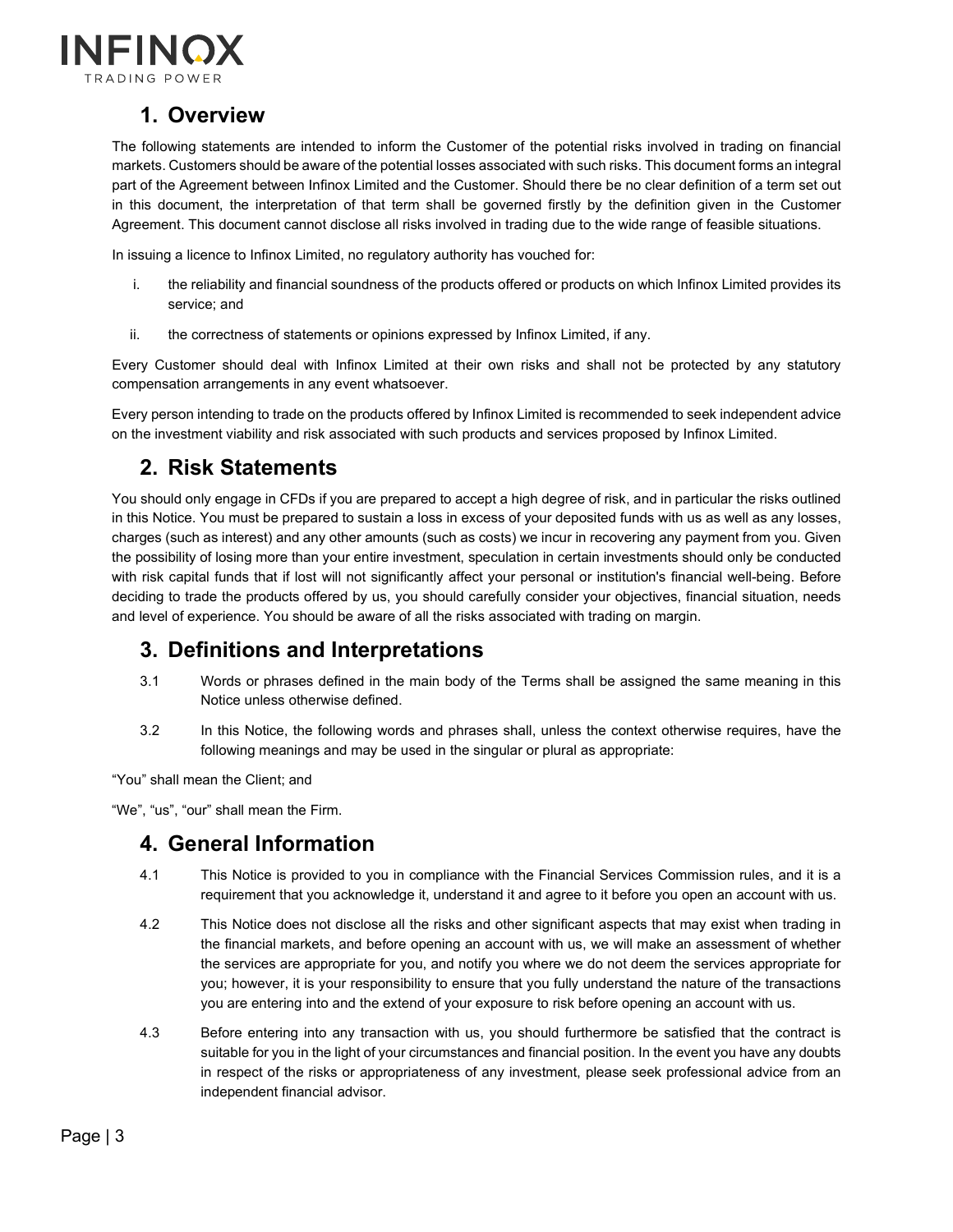

4.4 Should you decide to open an account with us, it is important that you remain aware of the risks involved with the services provided hereunder; that you have adequate financial resources to bear such risks; and that you monitor your open positions carefully at all times. The value of the investments can increase and fall, and any income from them is not guaranteed. When trading margined transactions, it is possible to lose more than your initial investment with us and your entire account balance. You should only trade with funds that you can afford to lose. It must also be noted that past performance is not a guide to future performance.

## <span id="page-3-0"></span>**5. Execution Only**

- 5.1 Our services enable you to trade in financial products in the relevant markets via the internet and trading platform on an execution-only basis. We will therefore not provide you with any form of investment and/ or tax advice, or advice you on the merits of a particular transaction. Any decisions on investments are purely your own decision. In the provision of the services, we are not required to assess the suitability for you of the services provided or offered to you.
- 5.2 Please therefore ensure you carefully read and understand the risks involved in any trading decision you make. If you have any doubt whether an investment is suitable for you, you should obtain independent expert advice.

# <span id="page-3-1"></span>**6. Contingent Liability Transactions**

- 6.1 Contingent liability transactions, such as contract for differences (CFDs), and other financial products traded on margin will require you to make a series of payments against the purchase price, instead of paying the whole purchase price immediately.
- 6.2 If you trade in CFDs or other products traded on margin you may sustain a total loss or more of the margin you deposit to establish or maintain an open position. In the event the market moves against you, you may be called upon to pay substantial additional funds or margin at short notice to maintain the open position with us. If you fail to do so within the time required, your open position may be liquidated at a loss and you will be liable for any resulting deficit.
- 6.3 Even if a transaction is not margined, it may still carry an obligation to make further payments, and in certain circumstances over and above any amount paid when you executed the transaction.
- 6.4 CFD transactions will be carried out for you whenever possible on or under the rules of a recognised or designated investment exchange. However, contingent liability transactions entered into by you, that are not traded on or under the rules of a recognised or designated investment exchange (such as CFD transactions, may expose you to substantially greater risks).
- 6.5 Before you commence trading, you should obtain details of all commissions and other charges for which you will be liable. If any charges are not expressed in monetary terms (but, for example, as a percentage of contract value), you should obtain a clear and written explanation, including appropriate examples, to establish what such charges are likely to mean in specific monetary terms. In the case of futures, when commission is charged as a percentage, it will normally be as a percentage of the total contract value, and not simply as a percentage of your initial payment.

## <span id="page-3-2"></span>**7. Contracts for Difference**

- 7.1 By transacting in CFDs, you are subject to a higher level of risks than the risks associated with transactions in traditional shares. You may not get back the amount initially invested and may be required to make additional payments by way of margin payments on a frequent basis. Investors in CFDs may be subject to unlimited losses.
- 7.2 You should not deal in CFDs unless you understand their nature and the extent of your exposure to risk. You should also be satisfied that the product is suitable for you in the light of your circumstances and financial position. Although CFDs can be utilised for the management of investment risk, it may not be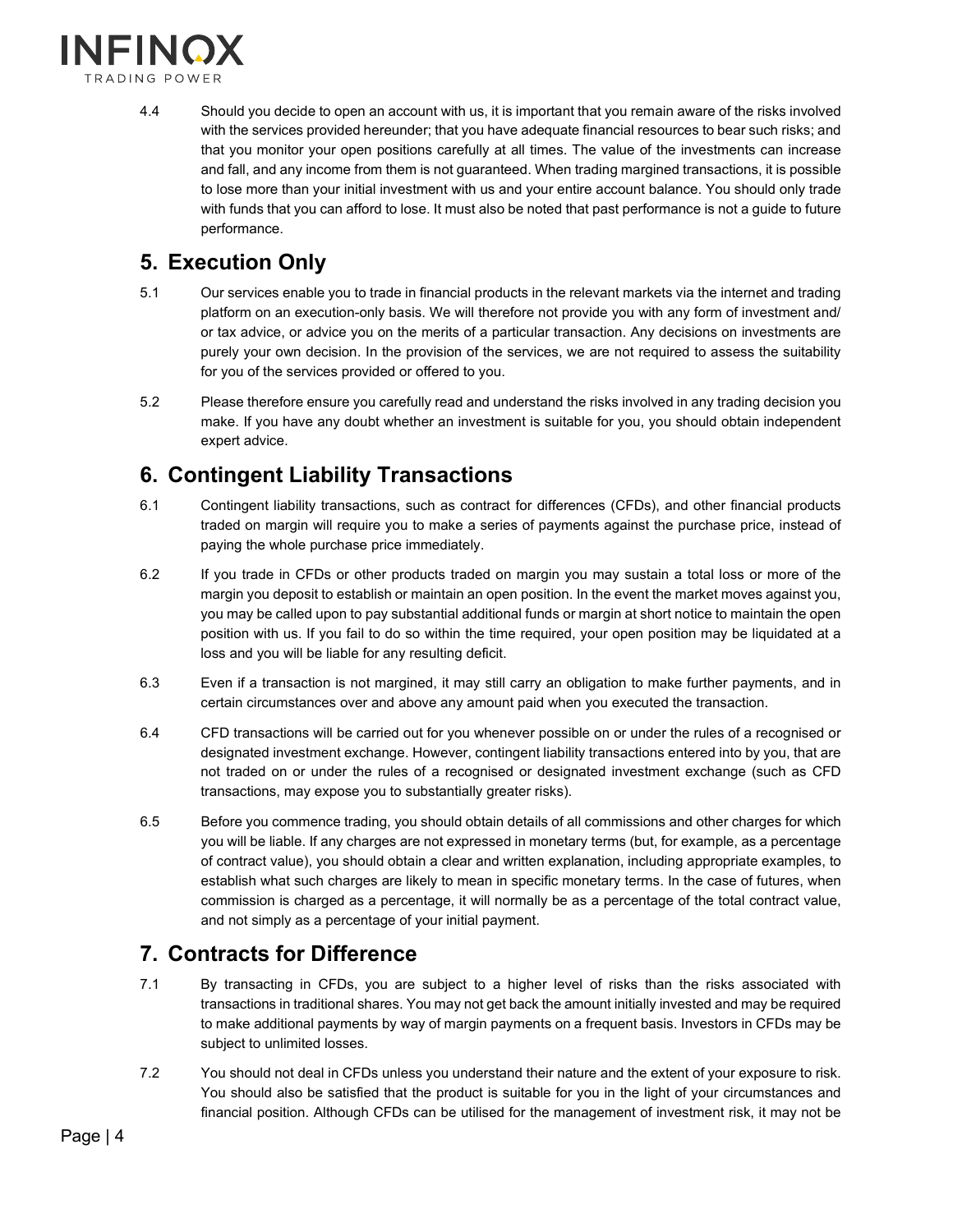

suitable for some investors.

#### <span id="page-4-0"></span>**8. CFDs Settled in Cash**

8.1 Investing in a CFD carries the same risks as investing in a future, option or other derivative product. Transactions in CFDs may also have a contingent liability (as elaborated on above) and you should be aware of the implications of this.

## <span id="page-4-1"></span>**9. Volatile Markets and Closed Markets**

- 9.1 Various situations, developments or events may arise when the markets for the underlying instruments are closed for trading. These events may cause the CFD markets to open at a significantly different price from when the CFD markets were closed (gapping). There is a substantial risk that stop orders left to protect open positions held over the periods when the CFD markets are closed, will be executed at levels significantly worse than their specified price.
- 9.2 Under certain trading conditions it may be difficult or impossible to liquidate an open position. This may occur, for example, at times of rapid price movement if the price rises or falls in one trading session to such an extent that trading in the underlying market is suspended or restricted.

## <span id="page-4-2"></span>**10. Non-Guaranteed Stops**

10.1 Placing non-guaranteed stop order will not necessarily limit your losses to the intended amounts, because market conditions may make it impossible to execute such an order if the underlying market moves straight through the stipulated price.

#### <span id="page-4-3"></span>**11. Weekend Risk**

11.1 Various situations, developments or events may arise over a weekend (Friday 21.59 GMT – Sunday 22.01 GMT (Friday 20.59 GMT – Sunday 21.01 GMT during the summer period)) when the currency markets generally close for trading, that may cause the currency markets to open at a significantly different price from where they closed on Friday afternoon. Our customers will not be able to use the trading platform to place or change orders over the weekend and at other times when the markets are generally closed. There is a substantial risk that stop-loss orders left to protect open positions held over the weekend will be executed at levels significantly worse than their specified price.

## <span id="page-4-4"></span>**12. Liquidity Risk**

12.1 Trading in the OTC market carries a high degree of liquidity risk. You acknowledge that liquidity risk resulting from decreased liquidity is usually due to unanticipated changes in economic and/ or political conditions. You acknowledge that liquidity risk can affect the general market in that all participants experience the same lack of buyers and/ or sellers. It can also be due to changes in liquidity available to us from our inter-bank liquidity providers. When liquidity decreases, you can expect, at the minimum, to have wider bid/ask spreads as the supply for available bid/ask prices outstrip demand. Decreases in liquidity can also result in a "fast market" conditions where the price moves sharply higher or lower or in a volatile up/down pattern without trading in an ordinary step-like fashion. It is therefore important to note that our prices, bid/ask spreads and liquidity will reflect the prevailing inter-bank market liquidity.

#### <span id="page-4-5"></span>**13. Electronic Trading**

- 13.1 Trading through the trading platform as an electronic trading system may differ from trading in a conventional or open market. Customers that trade on an electronic trading system are exposed to risks associated with the system, including the failure of hardware and software and system down time, including without limitation the individual customer's systems and the communication infrastructure connecting the trading platform with the customers.
- 13.2 You understand that by choosing to conduct trading via our trading platform, you assume and accept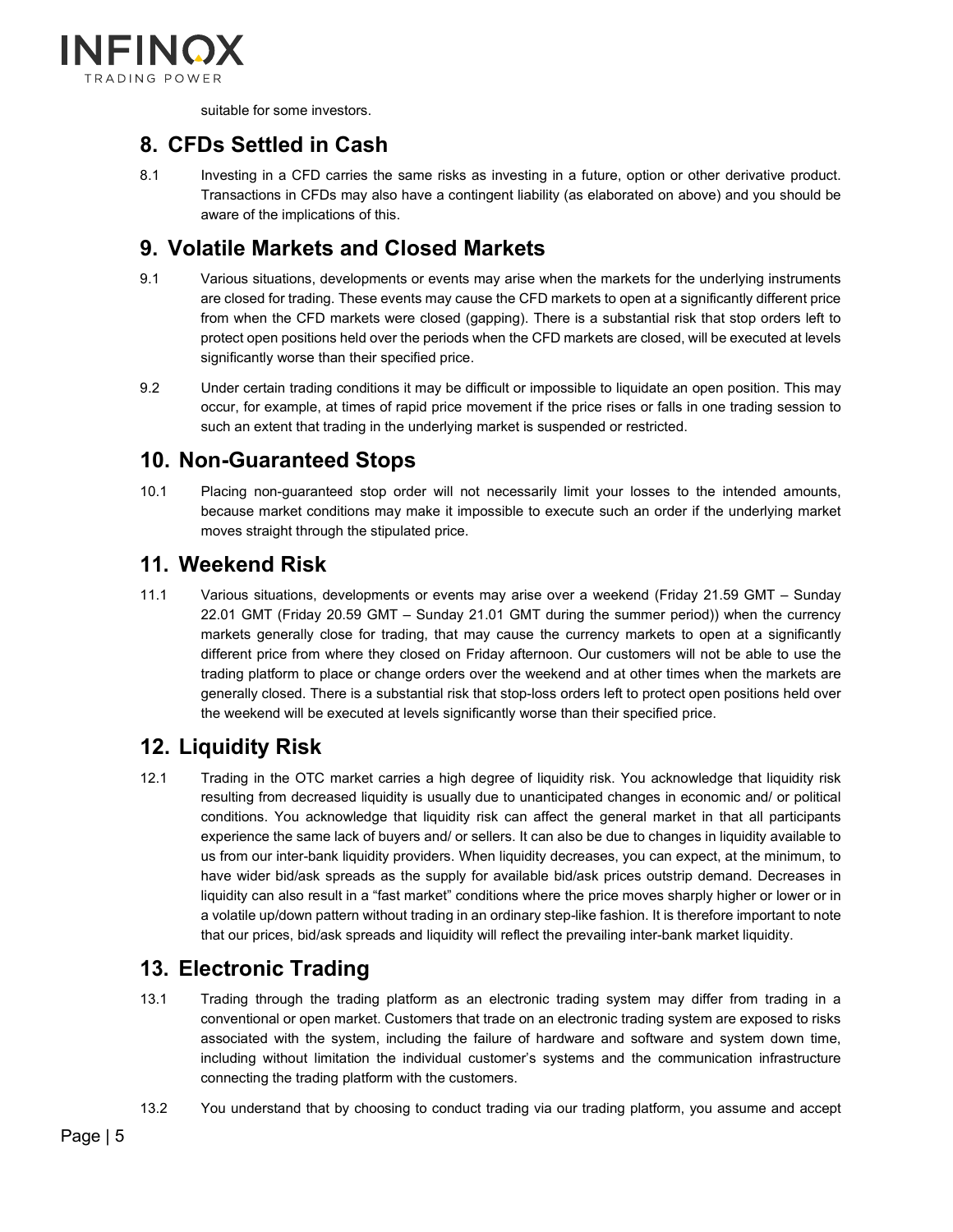

certain risks as highlighted in our prevailing Terms and for which you agree that neither us nor our third party service providers shall be liable, including but not limited to the risk of: power outages, broken connections, network circuit obstruction or congestion, transmission failures, transmission delays, the risk of delayed communications during period of increased market volatility, delay and/ or rejection by a third party broker involved in your transaction and/ or other occurrences outside our direct control (collectively, "Technical Issues"). You hereby agree to indemnify and hold us harmless with respect to any and all losses you many sustain in connection with any and all of the Technical Issues. In no event will we be liability for your inability to engage in trading via our trading platform and we shall not be responsibility for any losses or missed opportunities by you due to the delay or non-delivery of any order or instruction via the trading platform.

## <span id="page-5-0"></span>**14. Risk Reducing Orders or Strategies**

14.1 The placing of certain orders (e.g., stop-loss orders), which are intended to limit losses to certain amounts may not be effective because market conditions may make it impossible to execute such orders. Strategies using combinations of positions, such as "spread" and "straddle" positions, may be as risky as taking simple "long" or "short" positions.

#### <span id="page-5-1"></span>**15. Electronic Communication**

15.1 We offer you the opportunity to trade and communicate with us via electronic means, for example by our trading platform and email. Although electronic communication is often a reliable way to communicate, no electronic communication is entirely reliable or always available. In the event you choose to deal with us via electronic communication, you should be aware that electronic communications can fail, can be delayed, may not be secure and/ or may not reach the intended destination.

#### <span id="page-5-2"></span>**16. Foreign Markets**

16.1 Foreign markets involve different risks than those in the local markets. In some cases, the risks will be greater. The potential for profit or loss from transactions on foreign markets or in foreign denominated contracts will also be affected by fluctuations in the foreign exchange rates. Such enhanced risks include the risks of political or economic policy changes, which may substantially and permanently alter the conditions, and price of a foreign currency.

#### <span id="page-5-3"></span>**17. Collateral**

17.1 If you deposit collateral as security with us, the way in which it will be treated will vary according to the type of transaction and where it is traded. There could be significant differences in the treatment of your collateral depending on whether you are trading on a recognised or designated investment exchange, with the rules of that exchange (and associated clearing house) applying, or trading off exchange. Deposited collateral may lose its identity as your property once dealings on your behalf are undertaken. Even if your dealings should ultimately prove profitable, you may not get back the same assets which you deposited and may have to accept payment in cash or equivalent.

#### <span id="page-5-4"></span>**18. Prices**

18.1 The prices quoted on the trading platform are independent of prices of other institutions. Therefore, prices reported by us are independent and can differ from prices displayed elsewhere or from other liquidity providers in the interbank market. Differences can result from, but are not limited to, changes in liquidity from interbank market makers, resulting in an unbalanced position or exposure, or differing expectations of price movements. We expect that in most cases the prices provided to you will be in line with the interbank market but we cannot represent, warrant or covenant, explicitly or implicitly, that this will always be the case. Consequently, we may exercise considerable discretion in setting margin requirements and collecting margin deposits.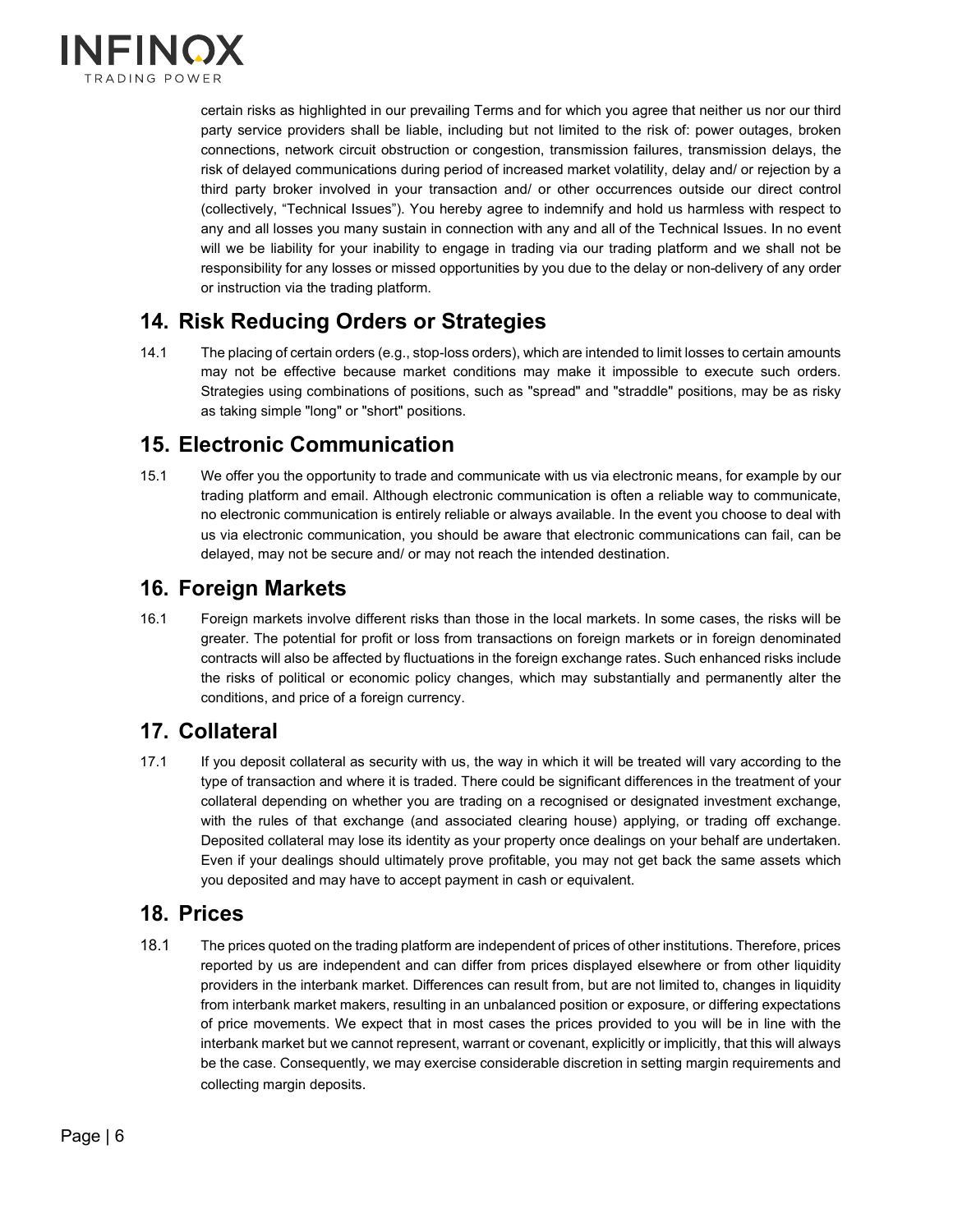

# <span id="page-6-0"></span>**19. Commissions**

19.1 Before you commence trading, you should obtain details of all commissions and other charges for which you will be liable. In the event any charges are not expressed in monetary terms (but, for example, as a percentage of contract value), you should obtain a clear written explanation, including appropriate examples, to establish what such charges are likely to mean in specific monetary terms. In the case of futures, when commission is charged as a percentage, it will normally be as a percentage of the total contract value, and not simply as a percentage of your initial payment.

## <span id="page-6-1"></span>**20. Suspensions of Trading**

20.1 Under certain trading conditions it may be difficult or impossible to liquidate an open position. This may occur, for example, at times of rapid price movement if the price rises or fall in one trading session to such an extent that without limitation under the rules of the relevant exchange, or third-party liquidity provider, trading is suspended or restricted. Placing a stop-loss order will not necessarily limit your losses to the intended amounts, as market conditions may make it impossible to execute such an order at the stipulated price and your order may be executed at a worse price (slippage).

## <span id="page-6-2"></span>**21. Liquidation of Open Positions**

21.1 Positions may be liquidated or closed out without your consent in the event you fail to meet a margin call warning. Additionally, the insolvency, default or any market condition affecting any broker involved in your transaction may lead to positions being liquidated or closed out without your prior consent. In certain circumstances, you may not get back the actual assets which you lodged as collateral and you may have to accept any available payment in cash.

## <span id="page-6-3"></span>**22. Trading via a Fund Manager**

22.1 We do not take any responsibility for third party fund managers, and you agree to hold us, our employees, agents, officers, directors and shareholders harmless from any losses sustained by you as a result of actions undertaken by such third-party fund managers. Should you grant a third-party fund manager discretionary trading authority, you grant such authority at your sole and full risk.

#### <span id="page-6-4"></span>**23. Insolvency**

23.1 Any insolvency or default may lead to positions being liquidated or closed out without your consent. In certain circumstances, you may not get back the actual assets, which you lodged as collateral and you may have to accept any available payment in cash. Additionally, and unless you are a Retail client, you transfer full ownership and title to a portion or all of the money you deposit with us representing an amount necessary to secure your open positions or cover your actual of future contingent or prospective obligations (which will be calculated daily at our sole discretion based on your daily open positions and trading and which may be greater than the margin required to maintain your open positions, as market conditions may dictate). You will not have a proprietary claim over that portion or any of your money and that portion or any of your money will not be segregated, and you will rank only as a general creditor of ours with respect to any claim for the payment of such portion of the above described money you deposit which may therefore be irrecoverable in the event of any insolvency or default.

# <span id="page-6-5"></span>**24. Effect of Leverage**

When executing trading operations under margin trading conditions, even small market movements may have a great impact on a Customer's Trading Account due to the effect of leverage. The Customer must take into consideration that if the trend on the market is against them, the Customer may sustain a total loss of their Initial Margin and any additional funds deposited to maintain Open Positions. The Customer shall be held fully responsible for all risks, financial resources used and the chosen trading strategy.

Many instruments are traded within wide ranges of intraday price movements. Consequently, Customers must carefully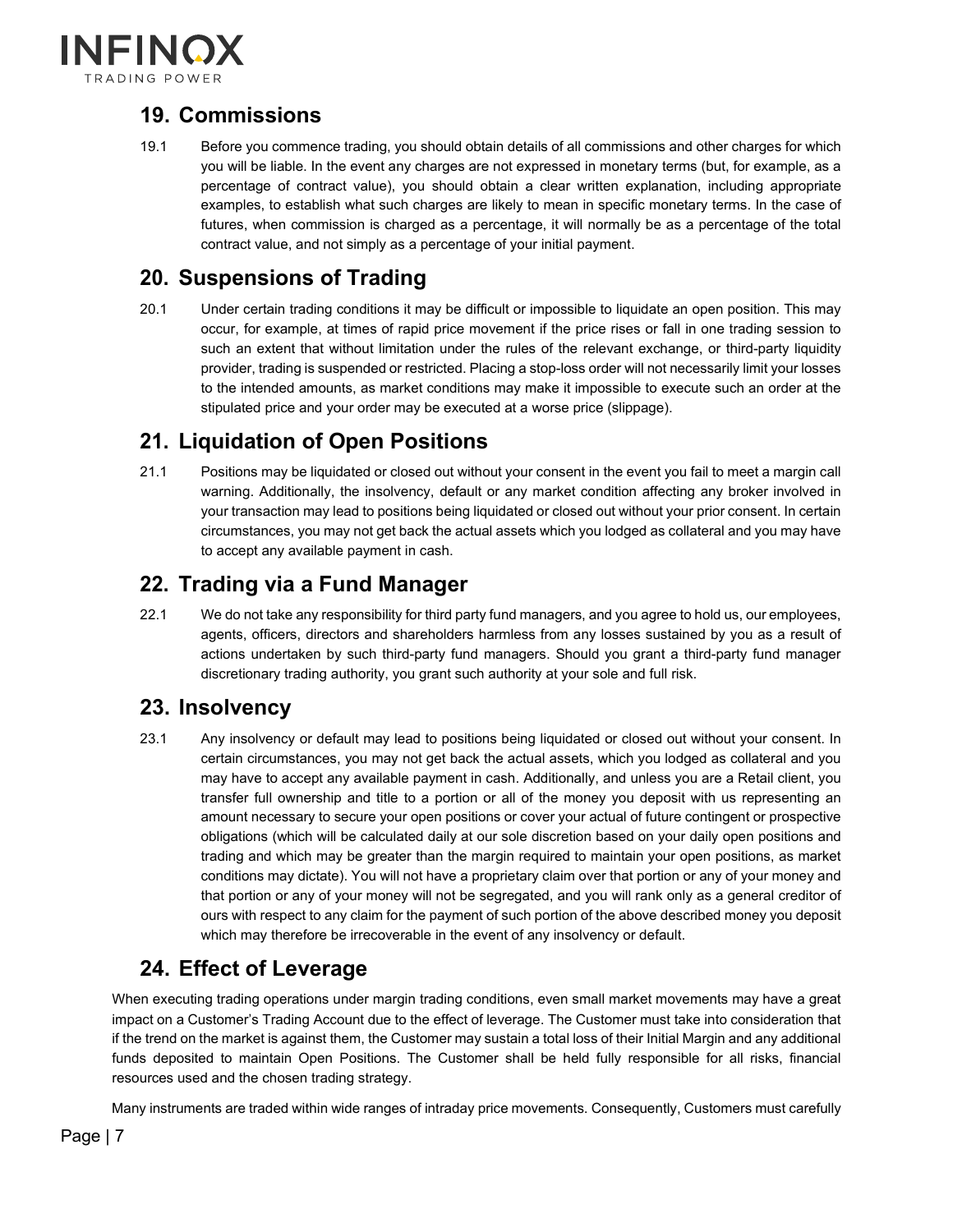

consider the fact that there is not only a high probability of profit, but also one of loss.

## <span id="page-7-0"></span>**25. Technical Risks**

Customers shall assume the risk of financial loss caused by the failure of information, communication, electronic and other systems.

When executing trading operations through the Client Terminal, the Customer shall assume the risk of financial loss, which can be caused by:

- i. the failure of the Customer's hardware, software and internet connection;
- ii. the improper operation of the Customer's equipment;
- iii. the wrong settings in the Client Terminal;
- iv. delayed Client Terminal updates; and
- v. the Customer's ignorance of the applicable rules described in the user guide for the Client Terminal and in the Help section.

The Customer acknowledges that at the moment of peak load there may be some difficulties in getting telephone communication with a company representative, especially on the fast market (for example, when key economic indicators are released).

The Customer acknowledges that under abnormal market conditions, the execution time for Customer Instructions may increase.

## **26.Trading Platform**

<span id="page-7-1"></span>The Customer acknowledges that only one Request or Instruction is allowed in the queue. Once the Customer has sent a Request or Instruction, any other Request or Instruction sent by the Customer will be ignored. In the "Order" window, the "Order is locked" message will appear.

The Customer acknowledges that the only reliable source of quoting information is the server for Customers with live accounts. The quote base in the Customer terminal shall not be considered a reliable source of quoting information given that in the case of a bad connection between the Client Terminal and the server, some of the quotes simply may not reach the Client Terminal.

The Customer acknowledges that when the Customer closes the window to place/modify/delete an Order, as well as the window to open/close a position, the Instruction or Request which has been sent to the server will not be cancelled.

The Customer assumes the risk of executing unplanned Transactions in the event that the Customer sends another Instruction before receiving the result from the Instruction sent previously.

The Customer acknowledges that if an Order has already been executed but the Customer sends an Instruction to modify the level of a pending Order and the levels of Stop Loss and/or Take Profit orders at the same time, the only Instruction that will be executed is the Instruction to modify the Stop Loss and/or Take Profit levels on the position opened on that Order.

## **27.Communications**

<span id="page-7-2"></span>The Customer shall assume the risk of any financial loss caused by the Customer either not receiving a notification from Infinox Limited or it being delayed.

The Customer acknowledges that unencrypted information transmitted by email is not protected from unauthorized access. The Customer also agrees that Infinox Limited shall have the right to delete messages sent to the Customer through internal mail 5 (Five) days after they have been sent, despite the fact that the Customer may not have received them yet.

The Customer assumes full responsibility for the safekeeping of information received from Infinox Limited and shall